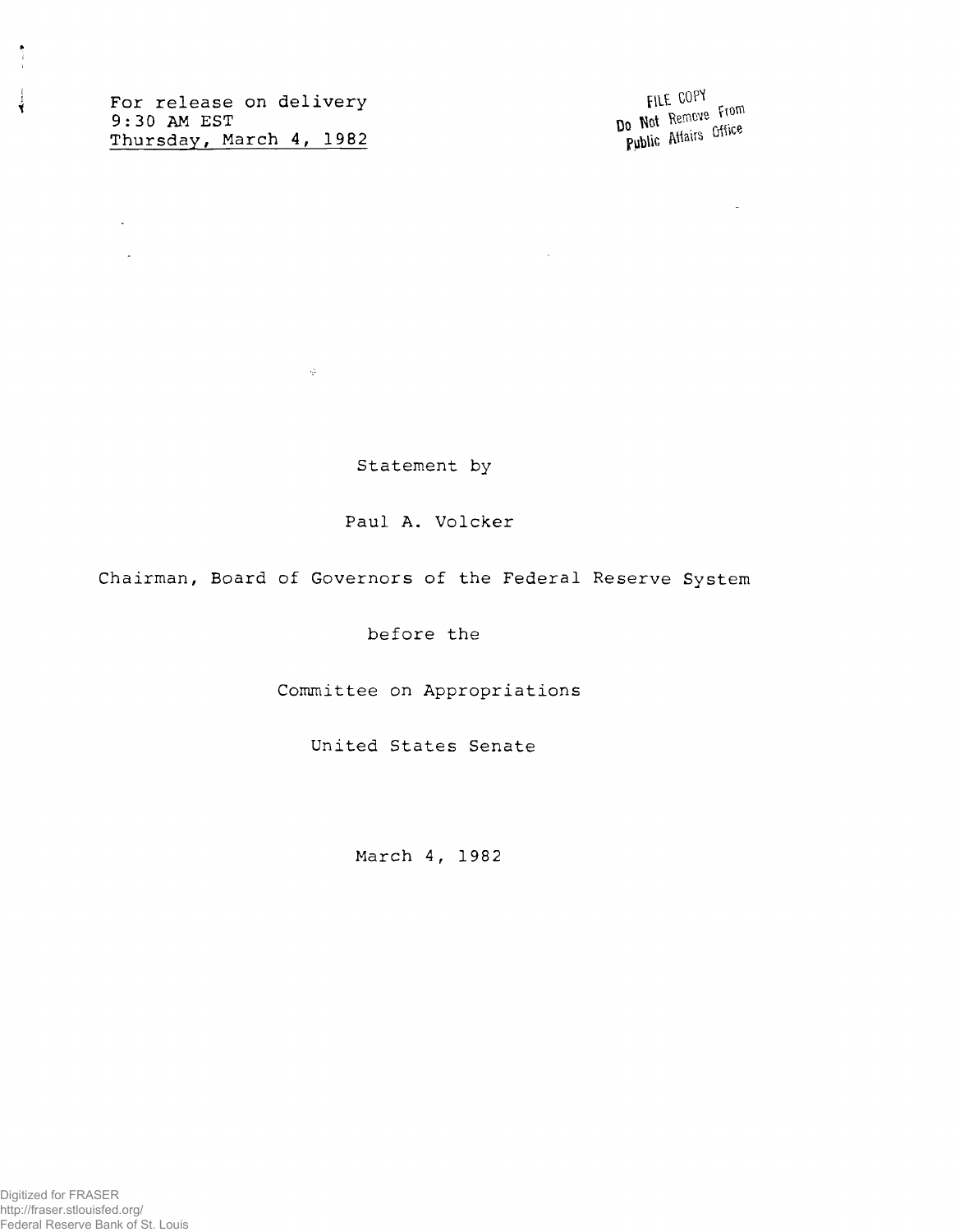**I appreciate this opportunity to discuss with you important economic issues that are of concern to all of us. Obviously, interrelationships among monetary, fiscal, and other policies have important bearing on our national economic performance and, especially, on the performance of our credit markets. The Federal Reserve has responsibilities only for monetary policy. This Committee has a leading role in determining federal spending and, through that avenue, in determining federal demands on credit markets. Although this Committee must deal with a great many specific program details — all of them beyond the purview of the Federal Reserve -- the sum of your actions and their longer-term implications are directly relevant to monetary conditions and economic prospects.**

**Clearly, the economy is going through troubled times. Unemployment is painfully high, particularly in older industrial regions. Interest rates are imposing severe strains on housing, small business, and agriculture, and on thrifts and certain other financial institutions. These problems are in major part a legacy of high inflation and lagging productivity growth over a number of years.**

**I believe that there are strong reasons to expect a cyclical upturn later this year. Our monetary policy targets will accommodate such an upturn. And the deficit for the current year, with its large cyclical component, should be manageable; to a considerable extent, by supporting income flows and spending during the recession, it can help stabilize the economy and induce recovery.**

 $\mathbf{Y}$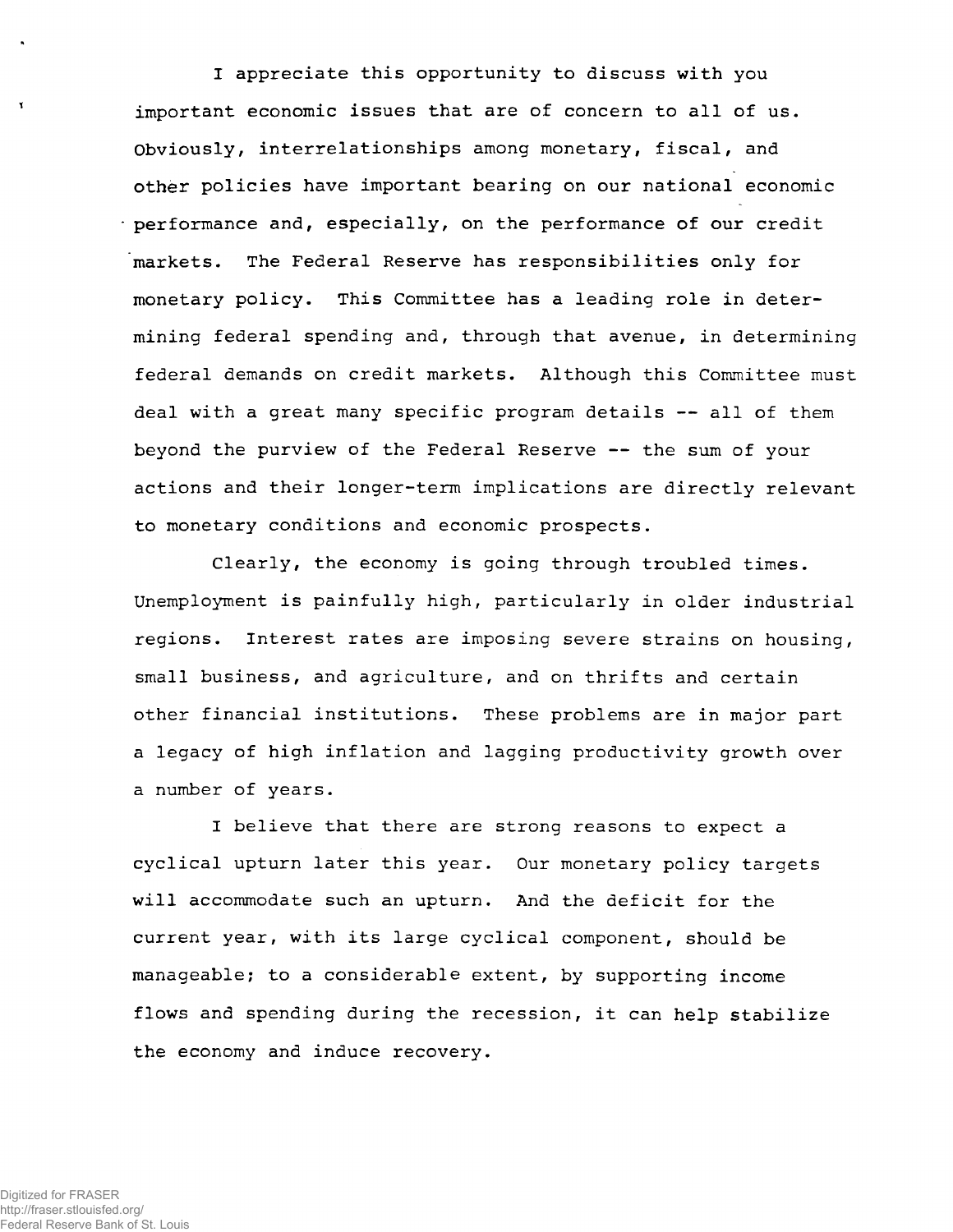For future years, the situation is quite different. We face the bleak prospect, as things now stand, and without strong action to contain spending and to increase revenues, that budgetary .deficits will rise very substantially, even assuming satisfactory economic growth. That prospect threatens the recovery in business investment and housing we need by potentially preempting a sizable fraction of our savings potential; moreover, the future implications for congested credit markets feedback on present interest rates, as lenders and borrowers "discount" what might happen in the years ahead. While it might be argued that larger growth in the money supply, now or prospectively, could relieve the pressure, one result would be to renew fears of inflation, just as marked progress toward greater price stability is apparent. An inflationary increase in the money supply cannot substitute for real savings, and, in time, would result in higher rather than lower interest rates.

Clearly, the potential problem before us lies squarely at the intersection of monetary and fiscal policy, and of our respective responsibilities. For that reason, I should like, first, to review the recent and prospective course of monetary policy and then to discuss its relationship to the fiscal problem.

Monetary policy has, of course, been directed toward restraining growth in money and credit with the important objective of reducing inflationary pressures and placing the economy on a course toward price stability. The hard fact is that uprooting a deeply embedded inflationary process is difficult;

Digitized for FRASER

http://fraser.stlouisfed.org/ Federal Reserve Bank of St. Louis  $-2-$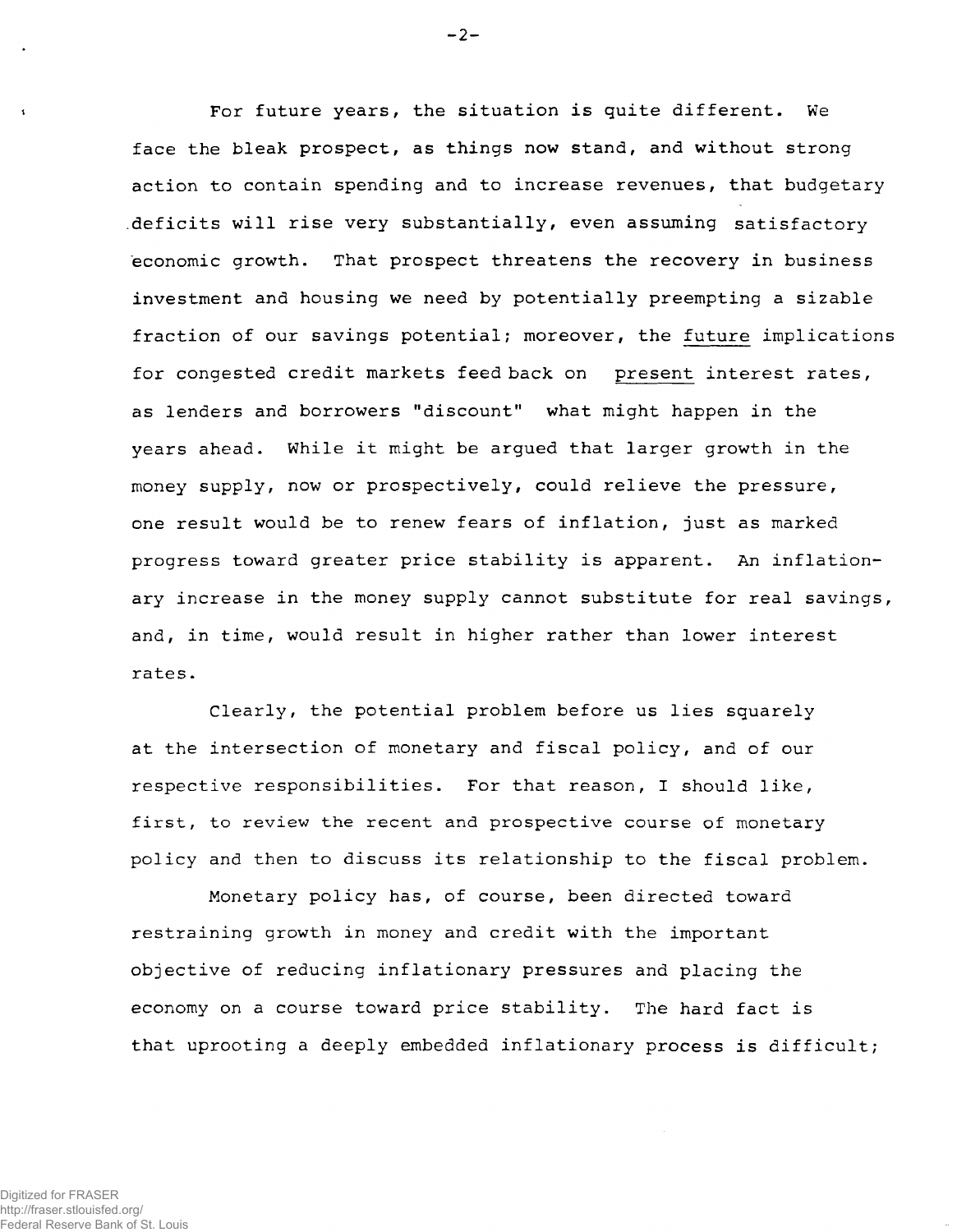it is made even more difficult to the extent the effort is concentrated on one policy instrument. The fact that interest rates have remained painfully high in the midst of recession, restraining activity in credit-dependent sectors of the economy is one reflection of the difficulty. But the problem extends back over a number of years. As you know, the current recession has been superimposed on a pattern of stagnation extending over a considerable period.

In broad terms, I don't think there is any great mystery as to why the economy has behaved this way. Beginning in the mid-1960s, inflation increasingly became a way of life, and in the process distorted economic incentives, sapped our productive energies, and caused arbitrary and capricious transfers of income and wealth. For a time, as inflation gained momentum, real interest rates were low or negative. But after inflation took hold, and became embedded in behavior and expectations, anticipations by borrowers and lenders alike tended to propel interest rates higher. And, as monetary policy moved to deal more forcefully with the inflation -- particularly in a context of fiscal imbalance — the strain on financial markets became more acute.

The alternative course of simply accommodating inflation by providing it monetary sustenance would, however, offer no lasting relief. By feeding expectations of inflation and reinforcing the reluctance of lenders to commit funds for any but the briefest periods of time, the high level of interest rates (particularly long-term rates) would only become further embedded

 $-3-$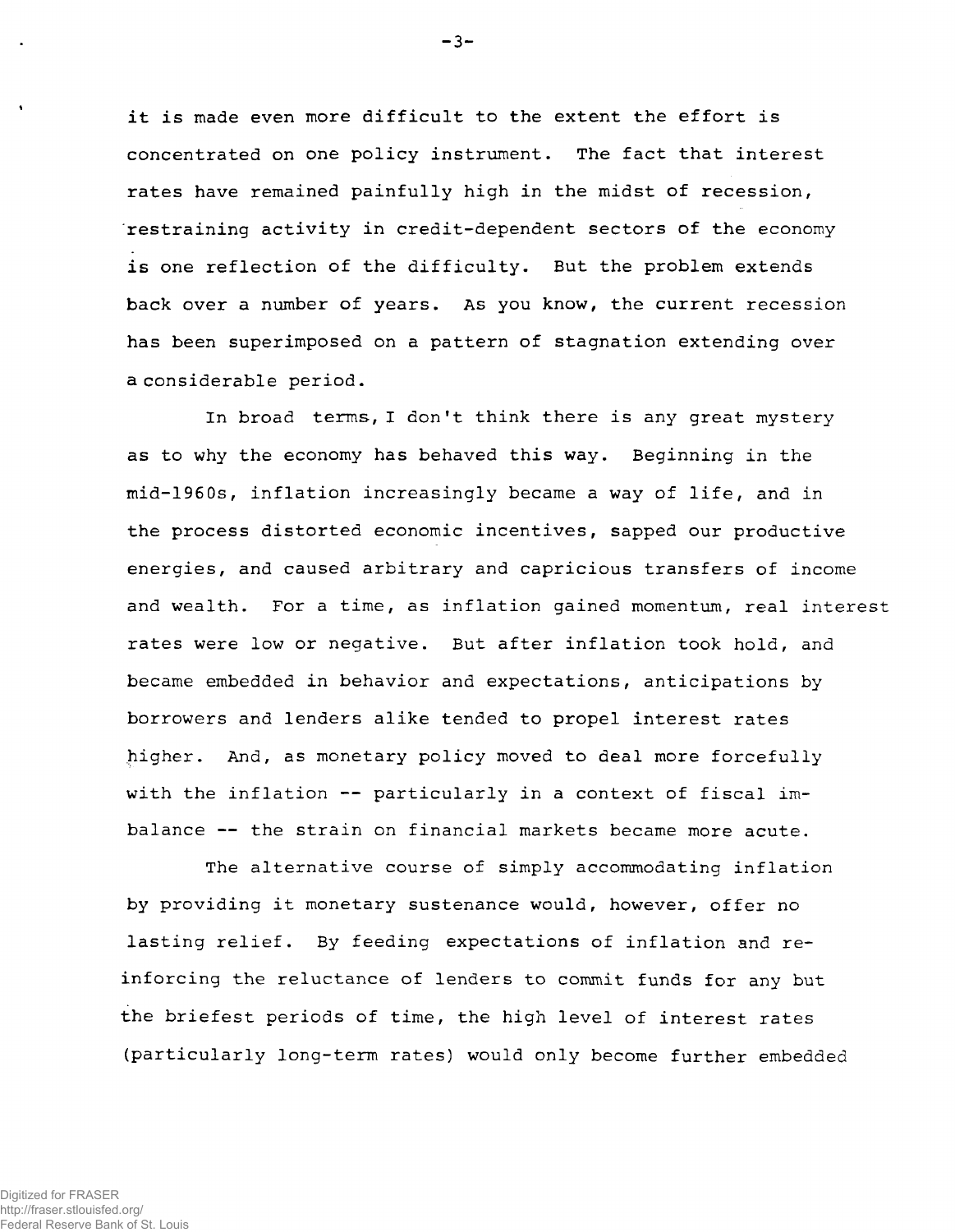in the economy. The hard fact is that loss of our most important financial yardstick — a stable dollar — bred high and volatile interest rates. Restoration and maintenance of lower interest rates is ultimately dependent on greater confidence that stability can and will be restored.

Developments during 1981 seem to me broadly consistent with that effort. While particular measures of money and credit diverged, responding in large part to legislative, regulatory, and institutional change affecting the way businesses and individuals chose to hold their financial assets, the general direction was consistent with the effort to curb the monetary sources of inflation. Specifically, M1B growth (adjusted for the estimated shift of funds into NOW accounts) decelerated further last year, averaging a little more than 1 percent lower than the previous year — the third consecutive year of such deceleration. Growth of the broader aggregate M2 averaged a bit higher than in 1980, but that rise, at the margin, reflected extraordinary growth in money market funds and regulatory and legislative changes affecting the attractiveness of time deposits, which pulled into M2 some funds that otherwise would have been placed elsewhere.

Despite the slow growth of the narrowly defined money supply, short-term interest rates fell substantially from midyear peaks, particularly sharply after the recession took hold. As you know, however, short-term rates retraced part of that decline late in the year and early in 1982. The money supply rose particularly sharply in the early weeks of 1982, and as a result, bank reserve positions came under renewed pressure.

-4-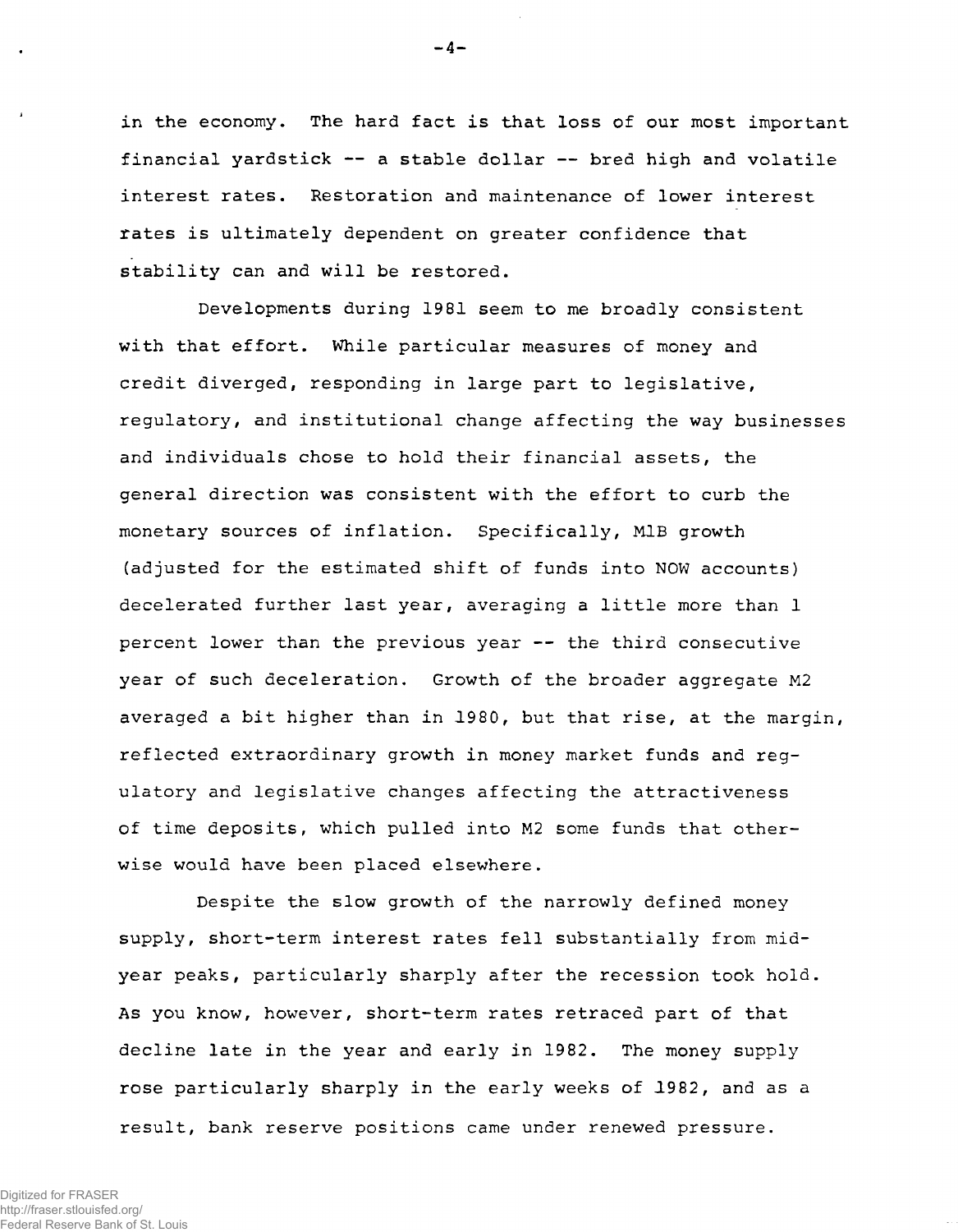A spurt in money growth is unusual in a context of weak production and income, and it appeared at least partly related to uncertainties on the part of individuals, leading them to shift a portion of .their financial assets into the most liquid form. More recently, the excessive growth has appeared to be subsiding, and interest rates have turned somewhat lower. But a characteristic of the past year has been the persistently high level of intermediateand long-term interest rates, an area of the market most heavily affected by expectations.

Those interest rates have remained high despite visible progress — and potentially lasting progress — on the inflation front. To be sure, some of the progress against inflation reflects the more immediate, and potentially reversible, effects of recession-weakened markets, current surpluses in petroleum and grain production, and reduced commodity speculation and pressures generally for inventory liquidation due to extraordinarily high interest rates. However, we can now also see encouraging signs of more lasting progress. Attitudes of business and labor toward pricing and wage bargaining, and toward work rules that hamper productivity, seem to be changing. Not surprisingly, that is most clearly apparent in industries where costs and wages have been most clearly out of line and where international competitive pressures or those resulting from regulatory change are particularly intense. But — so long as monetary and fiscal policies are appropriate -- I believe these changes will be reflected in a spreading pattern of cost and

 $-5 -$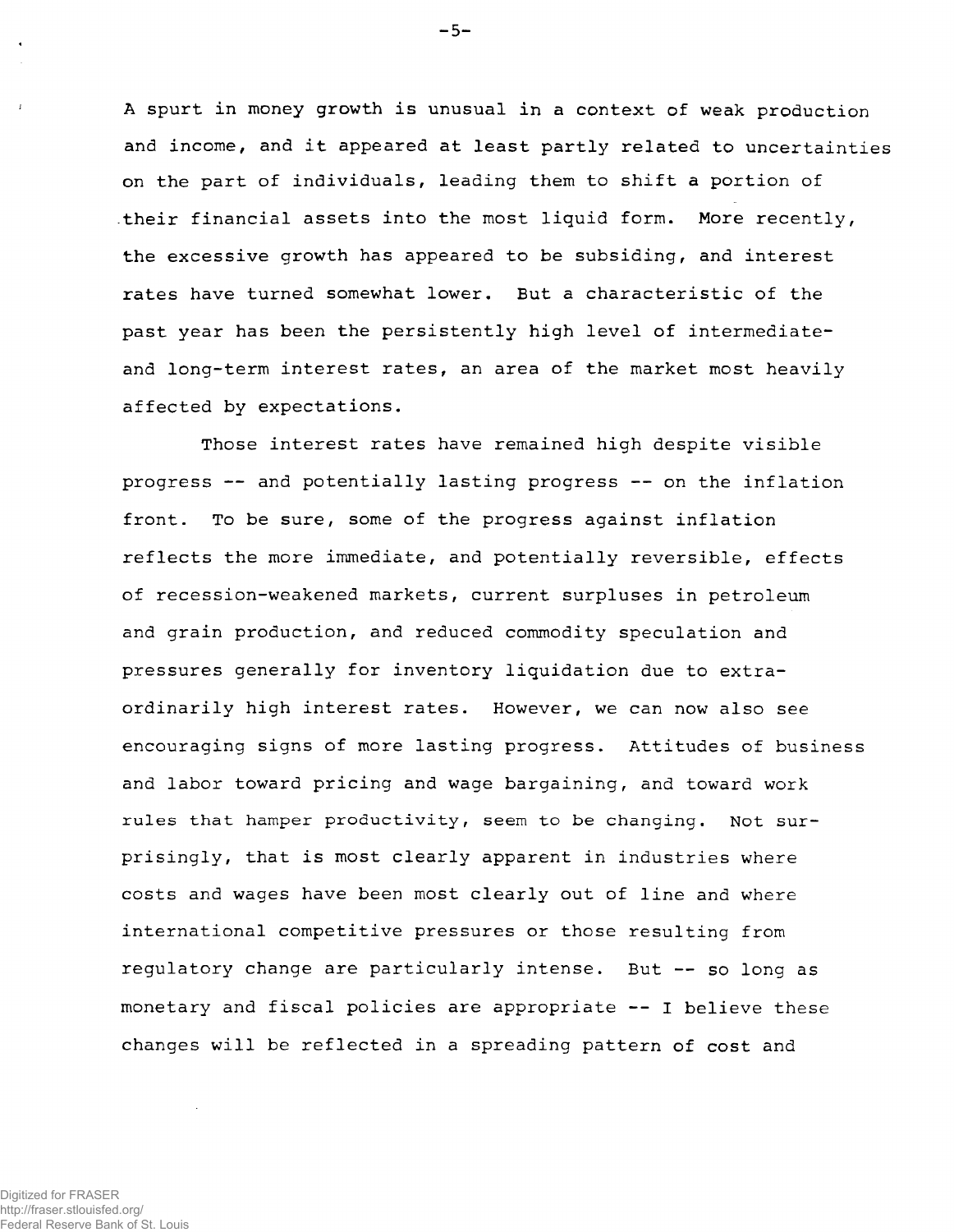price restraint. Individually, workers and businessmen are naturally reluctant to maintain such restraint, partly for fear their concessions will not be matched by those of others. But collectively, such restraint, combined with higher productivity, will be amply repaid in the form of higher real wages and better prospects for job security. This is the foundation on which we can expect to build a sustainable recovery.

If these brighter prospects are to be achieved, however, we cannot afford  $-$  just as the disinflationary process is beginning to take hold — to abandon our monetary vigilance. Past failures to "carry through" have left a legacy of skepticism and uncertainty among workers and businessmen, among consumers, and, not least, among participants in financial markets where lenders demand "inflation" and "uncertainty" premiums when committing their funds. That is one important factor holding up longer-term interest rates. Credibility in dealing with inflation will have to be earned by performance and persistence over time. And, I believe, it is broadly and rightly recognized that **appropriate restraint** on the expansion of money and credit will continue to be fundamental to restoring price stability.

Our intentions with respect to money and credit growth in 1982, reported to Congress three weeks ago, seem to me consistent with that need. The monetary targets are, we believe, consistent with recovery in real business activity over the second half of the year; in fact, the target range for Ml is

 $-6-$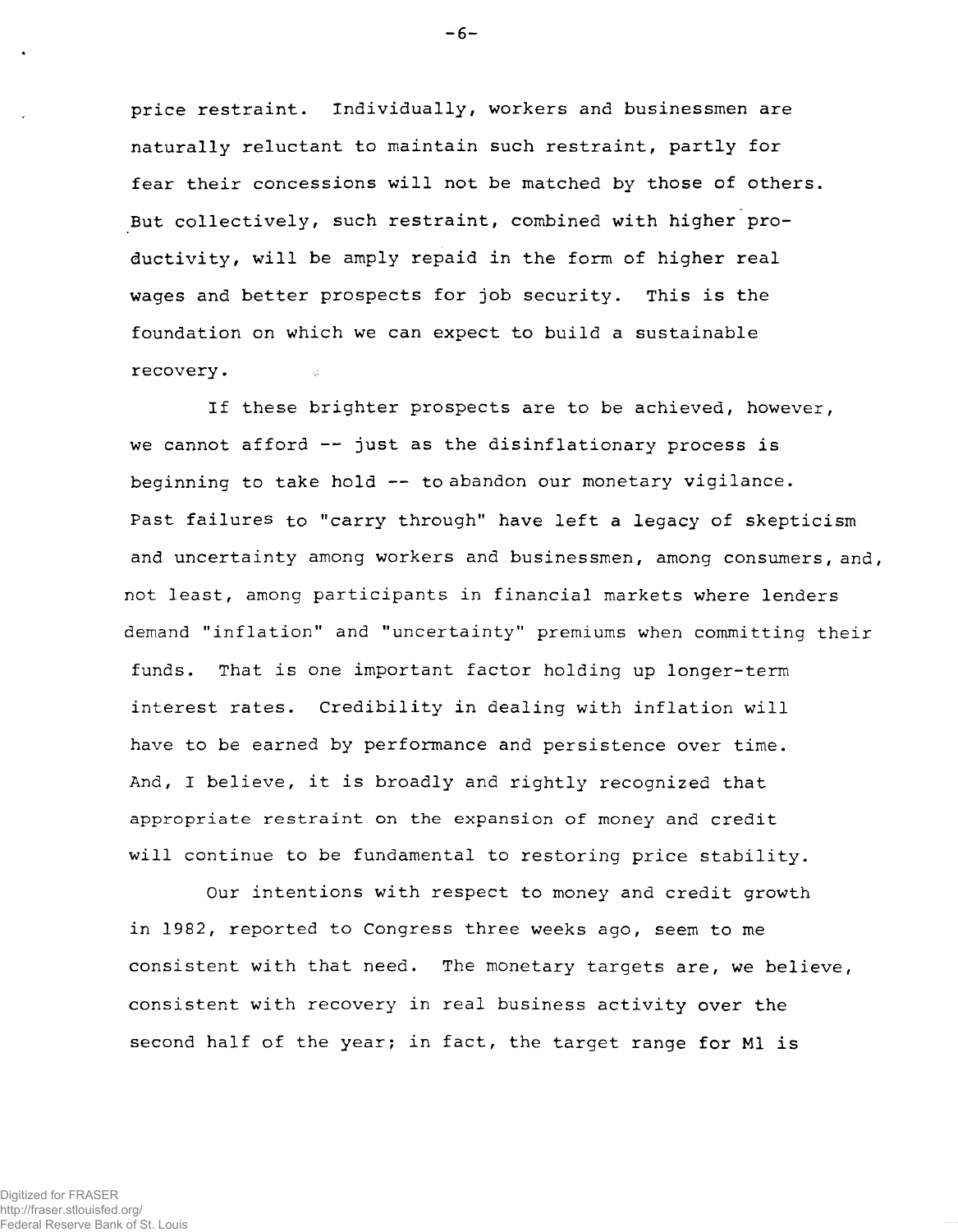consistent with somewhat larger growth in that aggregate than actual growth of the adjusted measure during 1981. At the same time, the targets do assume, and are designed to encourage, further progress toward price stability. In that sense, they are a "tight fit."

The performance of the credit markets in 1982 and beyond, in a framework of disciplined monetary policy, will be heavily influenced by supply and demand forces other than the course of inflation and inflationary expectations. Key among these is the size of the federal deficit.

Government borrowing and private borrowing compete for a limited supply of available savings and credit. That competition is usually ameliorated in the midst of recession because private credit demands are reduced. But a more prosperous economy also implies much stronger needs for mortgage and business credit; indeed, sustained recovery of the private economy, and the investment we need to support productivity, is dependent on more favorable financial market conditions. It is precisely those more favorable market conditions that are threatened by prospects for sharply rising deficits in fiscal 1983 and the years beyond. Members of this Committee are acutely aware that all of the familiar projections, by the Administration, the Congressional Budget Office and private forecasters, point to historically huge deficits, assuming the Administration's defense plans are broadly carried out and no new steps are taken to curtail nondefense

 $\mathbf{I}$ 

Digitized for FRASER http://fraser.stlouisfed.org/ Federal Reserve Bank of St. Louis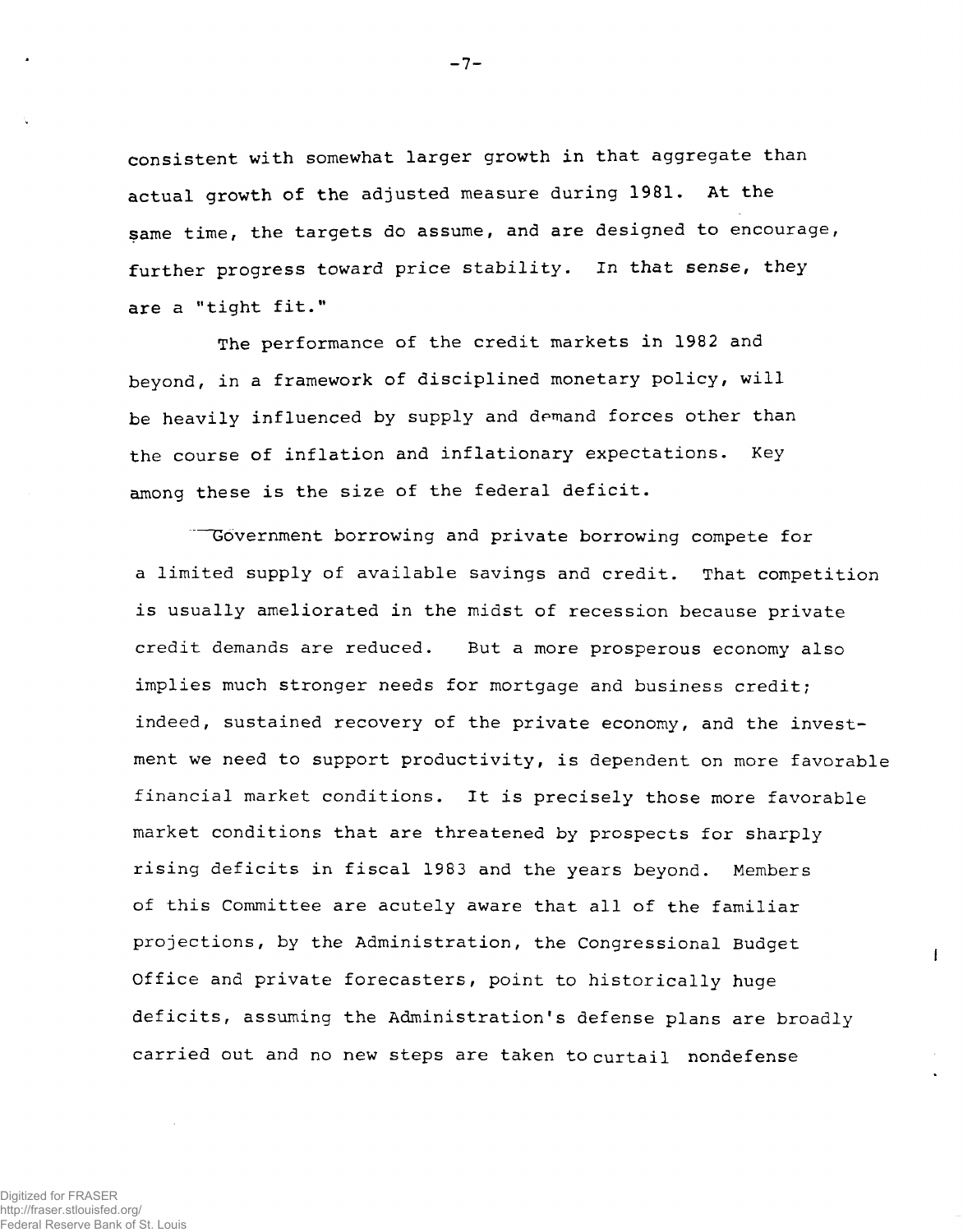spending or raise revenues. We can debate whether the estimates of the Administration or the Congressional Budget Office are more accurate. But the point is that there is no disagreement that deficits would rise to \$150 billion and beyond, in a context of a steadily expanding economy, under either set of assumptions, and deficits of those magnitudes cannot be acceptable — not if we, in fact, want to see the rise in investment and housing we want.

Projecting the federal budgetary position for several years ahead necessarily involves a range of uncertainty about spending and tax programs, the level of interest rates, and overall GNP. Moreover, there is a range of possible outcomes with respect to our savings potential and sources of funds in the credit markets, even with given assumptions regarding the GNP. Nevertheless, some general implications of the budgetary outlook as it stands are clear enough.

In the absence of action, the projected deficits would be outside the range of peacetime experience for good business years, whether measured in absolute terms or in relation to the potential GNP and savings.

**In recognitio n of those concerns, the Administratio n** has proposed large cuts in spending and some measures to increase revenues. Such action would go a long way toward bringing the deficits down, cutting them by one-half or so in fiscal 1984 according to Administration estimates. But even with such forceful action, the size of the projected deficits would remain large, relative to savings and the GNP, for a relatively prosperous business year. While a few years in the 1970s appear

 $-8-$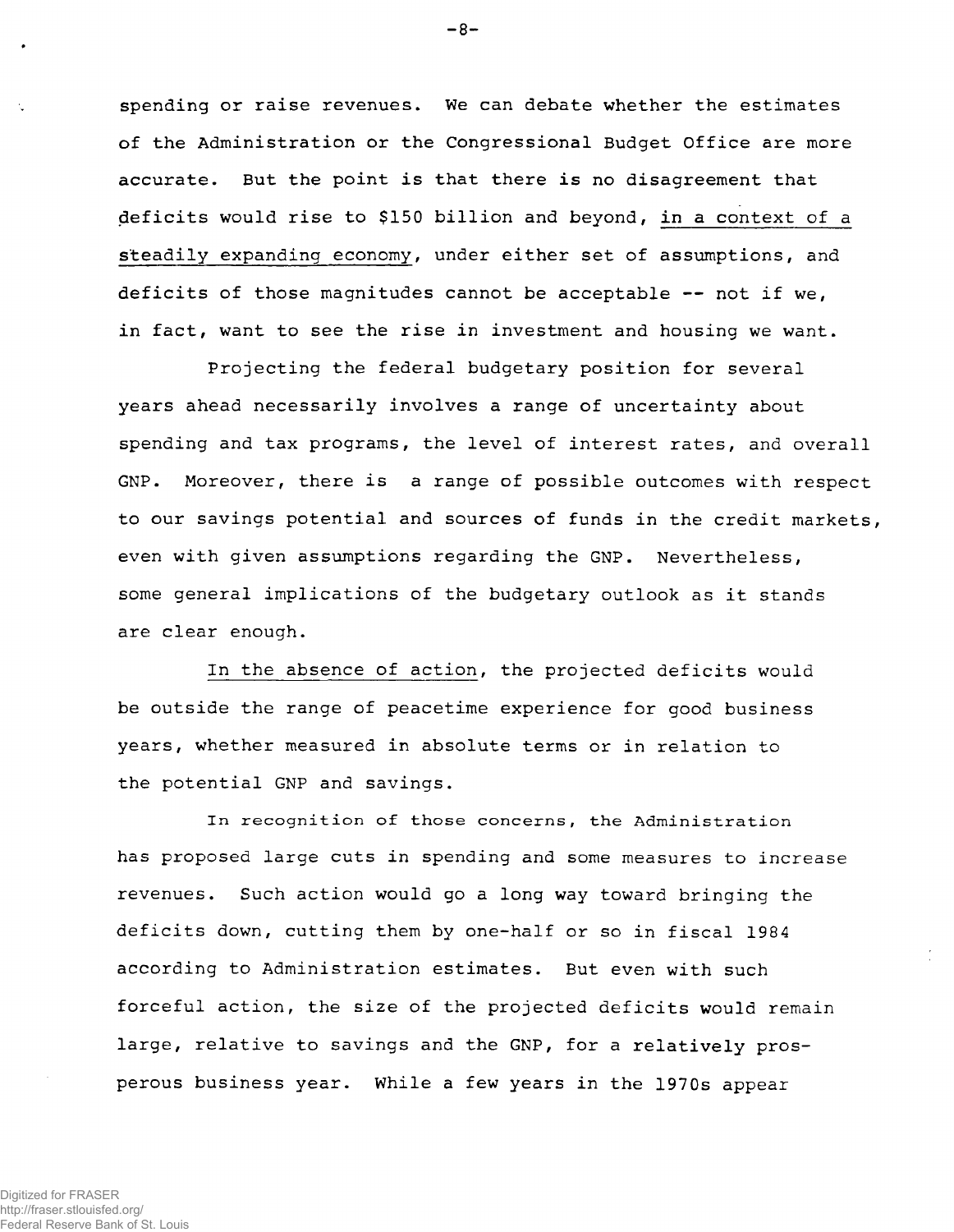roughly comparable, there would appear to be little or no "safety margin" for meeting expanded investment requirements. Should the deficit trends be more adverse, as the Congressional Budget Office suggests, the potential for "crowding out" private investment would be greater.

!

A substantial increase in savings could help protect against the implied squeeze on financial markets. Indeed, business saving is likely to be enhanced substantially by the provisions of last year's tax bill and personal saving should also be increased as inflation declines and in response to other incentives. But we also need to remember that the larger savings potential should not be dissipated in financing government purchases or transfer payments when our investment needs are so urgent.

The hard fact is we cannot escape a choice -- whether we want to encourage more favorable financing conditions for the private sector or whether we are willing to risk seeing our savings and financial resources diverted in large measure to financing a federal deficit.

While it is the deficits for fiscal 1983, 1984, and beyond that loom so large, action is needed now for several reasons. First, as you know, the budgetary momentum cannot be curbed without planning ahead. Steps to achieve large reductions in spending or higher receipts in fiscal 1983 — only six months off -- need to be put in place soon, and measures of spending restraint should be undertaken during the current Congressional session to be fully effective in fiscal 1984.

-9-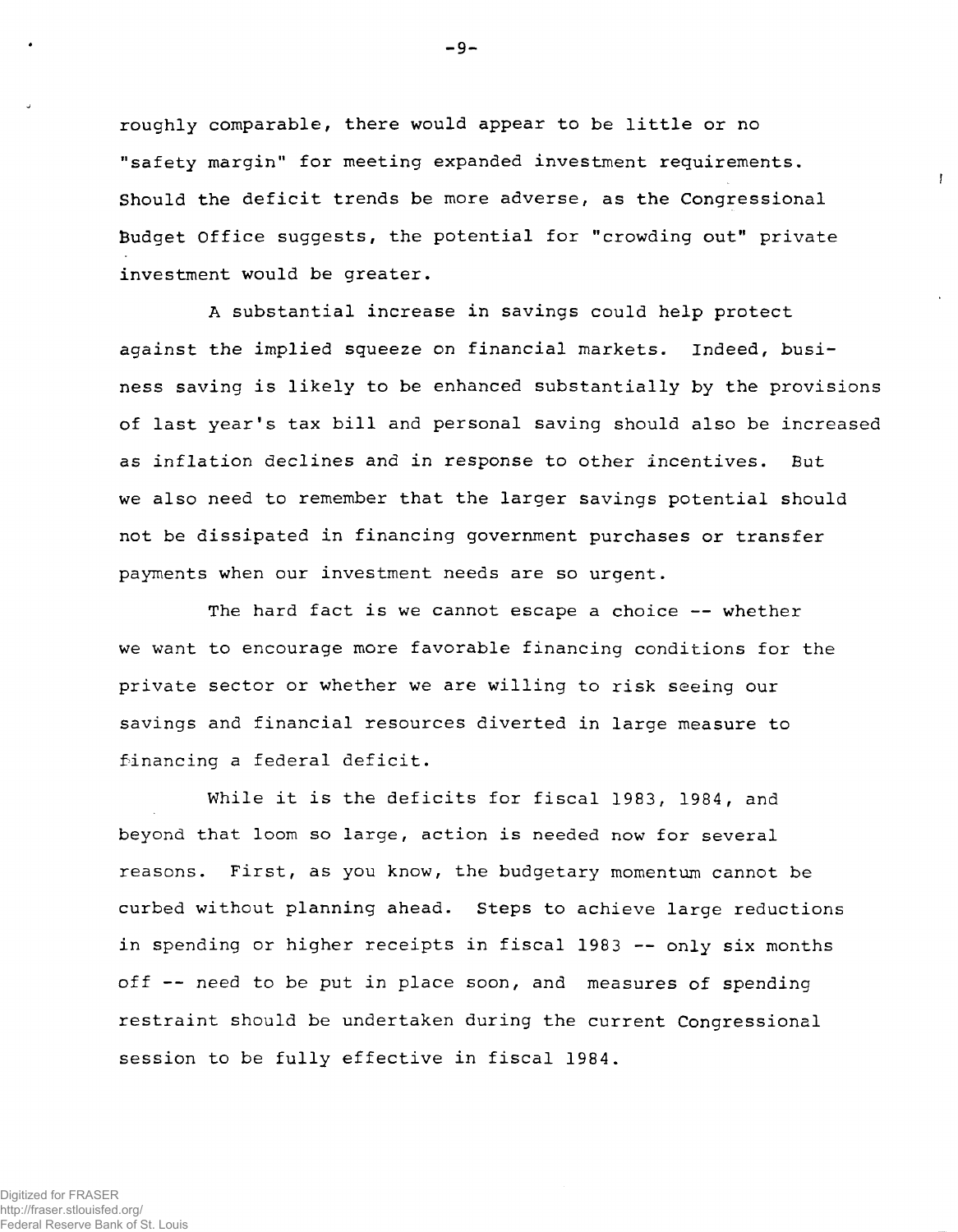Second, deficits of the projected magnitude are in some degree self-reinforcing. Prolongation of high deficits and high interest rates feeds back into future debt service and budget expenditures.

Finally, and most important, uncertainties about future credit market pressures cloud the planning of investors today. Strong actions taken now to assure that deficits can and will be reduced as the economy recovers can go far toward galvanizing investor attitudes in a favorable direction. Paradoxical as it may seem in the light of some past economic analysis — analysis developed when inflation and high interest rates were not a preoccupation — prospects for recovery can be speeded by decisive action by this Committee and your Congressional colleagues to curb future deficits, for the result would be to relieve apprehension in the market that contributes to today's high rates.

As I noted earlier, if enacted, the proposals by the Administration for deficit-reducing measures totaling over \$55 billion in fiscal 1983 and approaching \$85 billion in 1984 would go a long way toward ameliorating the potential problem. They represent a major challenge to the Congress, but I would urge upon you the desirability of going even further to reduce demonstrably the pattern of deficits as the economy recovers. The appropriate target, it seems to me, would be to restore the prospect of budgetary balance as a high level of economic activity is restored.

 $\overline{1}$ 

Digitized for FRASER http://fraser.stlouisfed.org/ Federal Reserve Bank of St. Louis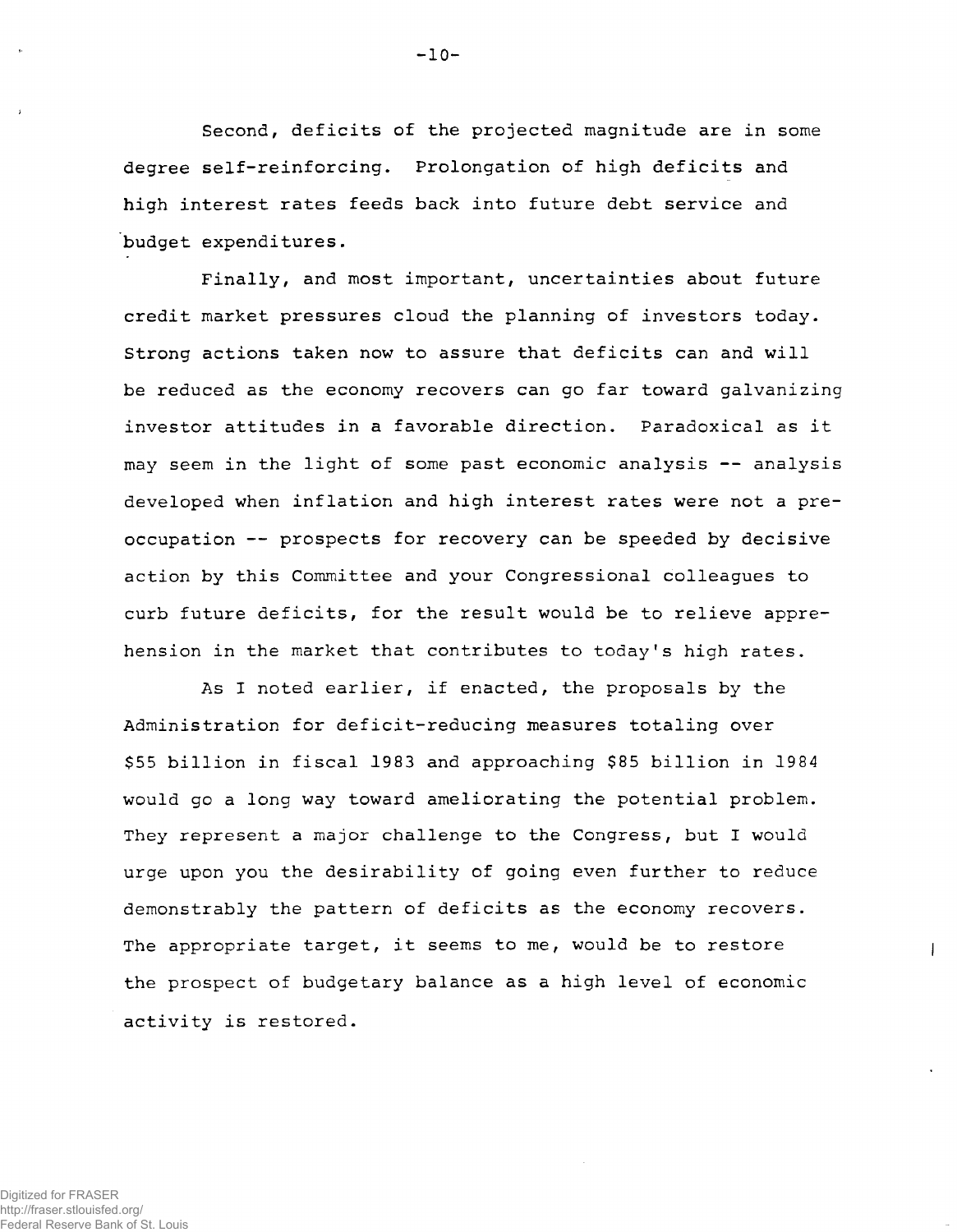On purely economic grounds, I believe that lower taxes will enable the economy to perform more effectively and that higher marginal tax rates distort incentives and impede economic efficiency. But you must weigh many considerations, and I recognize the choices before you are extremely difficult and involve detailed considerations of social objectives and program objectives beyond the purview of the Federal Reserve. To the extent that the job cannot be accomplished by further steps to reduce spending growth, I see no alternative but action to bring the trend of revenues into better alignment with spending prospects.

In concluding, I would emphasize that the main directions of economic policy laid out last year seem to me broadly appropriate to the challenge before us. We are making progress against inflation, and sustaining that progress is fundamental to a brighter future. Tax and other policies developed last year should contribute to a more productive, competitive economy. Some steps have been taken to slow the strong upward momentum in Government spending.

At the same time, the agenda for action is clear. The Federal Reserve will maintain the needed degree of monetary discipline. We need decisive action to curtail budget deficits.

As we approach that agenda, I can only be encouraged by the degree of understanding of the nature and the urgency of the problems before us. I believe there is a sense that, difficult as it is, the Congress and the Administration have an opportunity in coming weeks to seize the initiative with a

**-11 -**